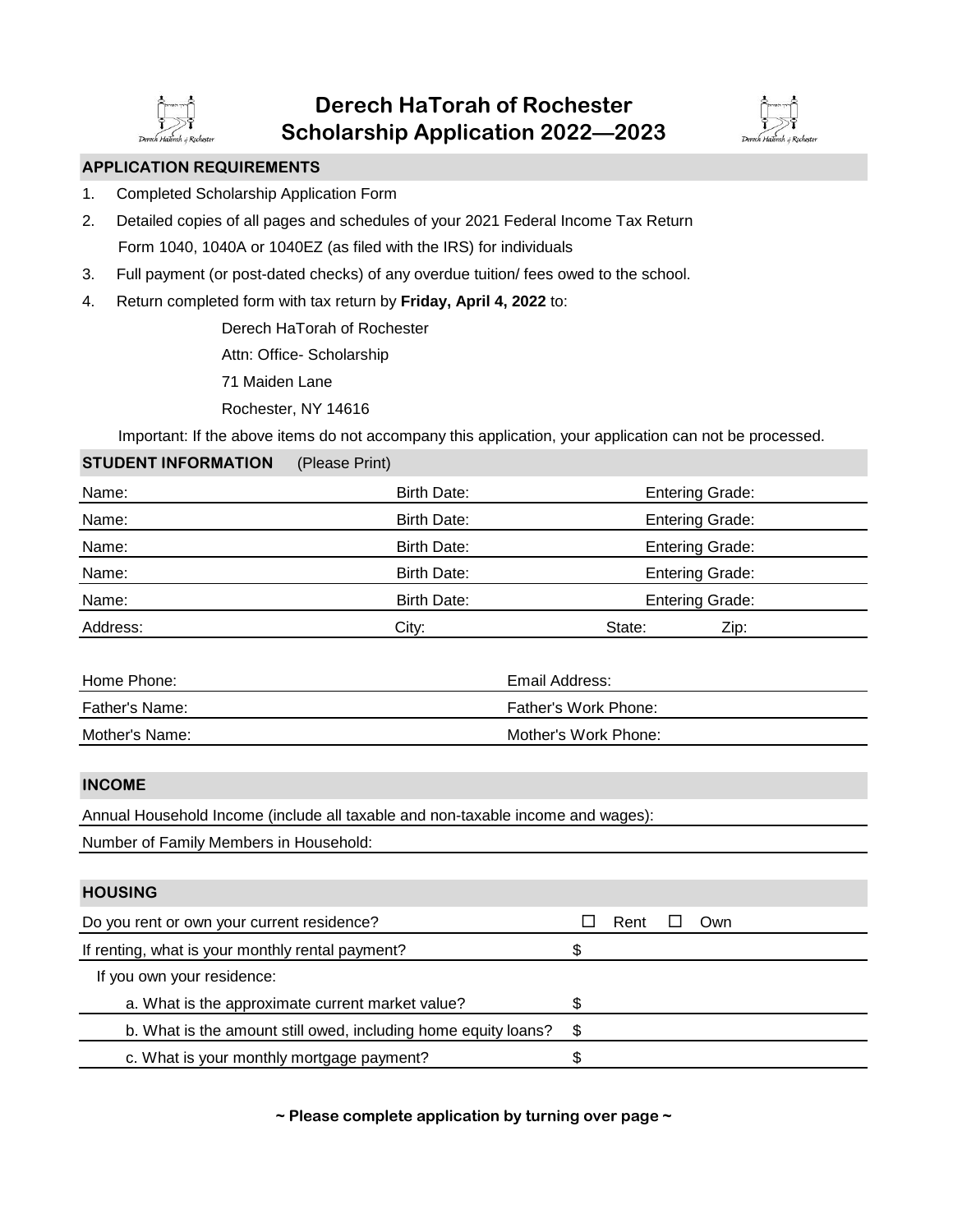| <b>INVESTMENTS</b>                                                                        |                                                            |                   |                                                                                                            |  |  |  |  |  |
|-------------------------------------------------------------------------------------------|------------------------------------------------------------|-------------------|------------------------------------------------------------------------------------------------------------|--|--|--|--|--|
| Total amount in cash, checking, and savings accounts                                      | \$                                                         |                   |                                                                                                            |  |  |  |  |  |
| Total value of money market funds, mutual funds, stocks, bonds, CDs, etc.                 | \$                                                         |                   |                                                                                                            |  |  |  |  |  |
| \$<br>Total value of IRA, Keogh, 401K, SEP or other retirement accounts                   |                                                            |                   |                                                                                                            |  |  |  |  |  |
|                                                                                           |                                                            |                   |                                                                                                            |  |  |  |  |  |
|                                                                                           | If you own real estate other than your primary residence:  |                   |                                                                                                            |  |  |  |  |  |
| a. What is the fair market value?                                                         |                                                            |                   |                                                                                                            |  |  |  |  |  |
| b. What is the amount still owed?                                                         |                                                            |                   |                                                                                                            |  |  |  |  |  |
|                                                                                           |                                                            |                   |                                                                                                            |  |  |  |  |  |
| Do you own a business?                                                                    |                                                            | Yes<br>ΙI         | $\Box$<br>No                                                                                               |  |  |  |  |  |
|                                                                                           | a. If yes, what is the fair market value of your business? |                   |                                                                                                            |  |  |  |  |  |
| b. What is the amount still owed?                                                         |                                                            |                   |                                                                                                            |  |  |  |  |  |
| <b>OTHER TUITIONS</b>                                                                     |                                                            |                   |                                                                                                            |  |  |  |  |  |
| College/Seminary/Yeshiva:                                                                 |                                                            |                   | <b>Annual Tuition:</b>                                                                                     |  |  |  |  |  |
| Other K-12 School:                                                                        |                                                            |                   | <b>Annual Tuition:</b>                                                                                     |  |  |  |  |  |
| Pre-School/Babysitting:                                                                   |                                                            |                   | <b>Annual Tuition:</b>                                                                                     |  |  |  |  |  |
|                                                                                           |                                                            |                   |                                                                                                            |  |  |  |  |  |
| <b>VEHICLES</b>                                                                           |                                                            |                   |                                                                                                            |  |  |  |  |  |
| Year:                                                                                     | Make:                                                      | Model:            | Amount Owed:                                                                                               |  |  |  |  |  |
| Year:                                                                                     | Make:                                                      | Model:            | Amount Owed:                                                                                               |  |  |  |  |  |
| Year:                                                                                     | Make:                                                      | Model:            | Amount Owed:                                                                                               |  |  |  |  |  |
|                                                                                           |                                                            |                   |                                                                                                            |  |  |  |  |  |
| <b>CAMPS</b>                                                                              |                                                            | <b>First Name</b> |                                                                                                            |  |  |  |  |  |
| Which (if any) summer camps will your children be attending this year?                    |                                                            |                   |                                                                                                            |  |  |  |  |  |
|                                                                                           |                                                            |                   |                                                                                                            |  |  |  |  |  |
| Total costs of summer camp(s): \$                                                         |                                                            |                   |                                                                                                            |  |  |  |  |  |
| <b>ASSISTANCE</b>                                                                         |                                                            |                   |                                                                                                            |  |  |  |  |  |
|                                                                                           |                                                            |                   | Amount of income or benefit (if applicable) from Food Stamps, Housing Assistance, Social Security or other |  |  |  |  |  |
| special program received for ALL members of the household in 2020:                        |                                                            | \$                |                                                                                                            |  |  |  |  |  |
| <b>SPECIAL/ UNUSUAL CIRCUMSTANCES</b>                                                     |                                                            |                   |                                                                                                            |  |  |  |  |  |
| Please list any unusual expenses/circumstances that you feel should be taken into account |                                                            |                   |                                                                                                            |  |  |  |  |  |
|                                                                                           |                                                            |                   |                                                                                                            |  |  |  |  |  |
|                                                                                           |                                                            |                   |                                                                                                            |  |  |  |  |  |
|                                                                                           |                                                            |                   |                                                                                                            |  |  |  |  |  |

**~ Please continue application on the next page ~**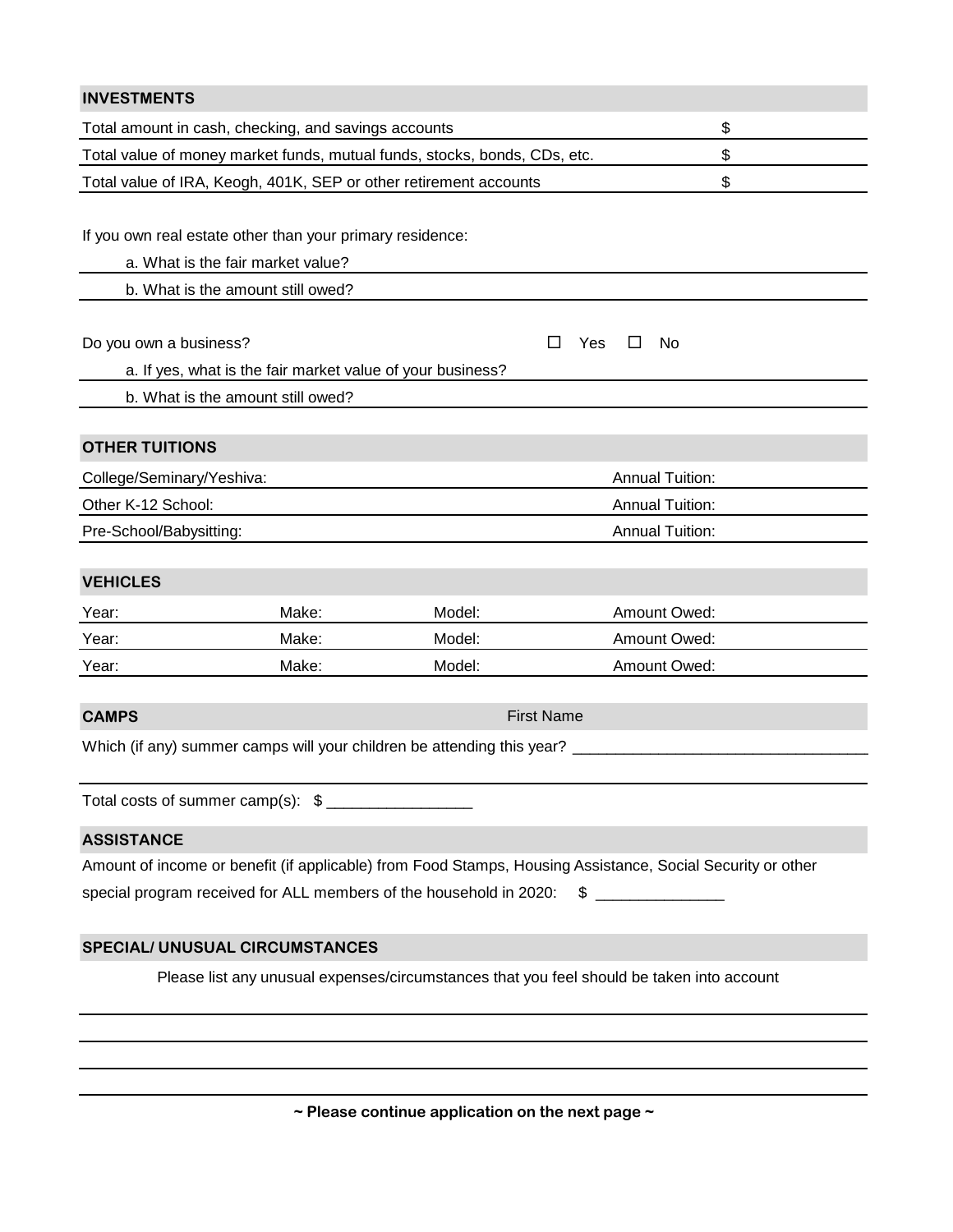### **PLEASE CHECK THE FOLLOWING BEFORE RETURNING THIS SCHOLARSHIP APPLICATION:**

- $\Box$ This application form filled out in its entirety, signed and dated below, by the Parent or Guardian
- A complete photocopy of your 2020 Form 1040, 1040A or 1040EZ (as filed with the IRS, with all Schedules) - or most recently filed complete tax return.  $\Box$
- I/We declare that the information on this form is true, correct, and complete to the best of our knowledge. I/We authorize Derech HaTorah of Rochester to contact the IRS and/or my/our employer(s) to confirm the information on this form. I understand that the purpose of this form is to provide a reasonable assessment of the ability of each family to pay for the education of their children at Derech HaTorah of Rochester. Derech HaTorah of Rochester's principal and scholarship committee will use this information to calculate a fair and equitable scholarship award.  $\Box$

#### Parent/ Guardian's Signature **Date** Date of Parent/ Guardian's Signature Date **Date**

# **FOR OFFICE USE ONLY**

| Date:                     |  |
|---------------------------|--|
| <b>Total Tuition Due:</b> |  |
| Amount of Scholarship:    |  |
| Adjusted Tuition Due:     |  |

Notes: